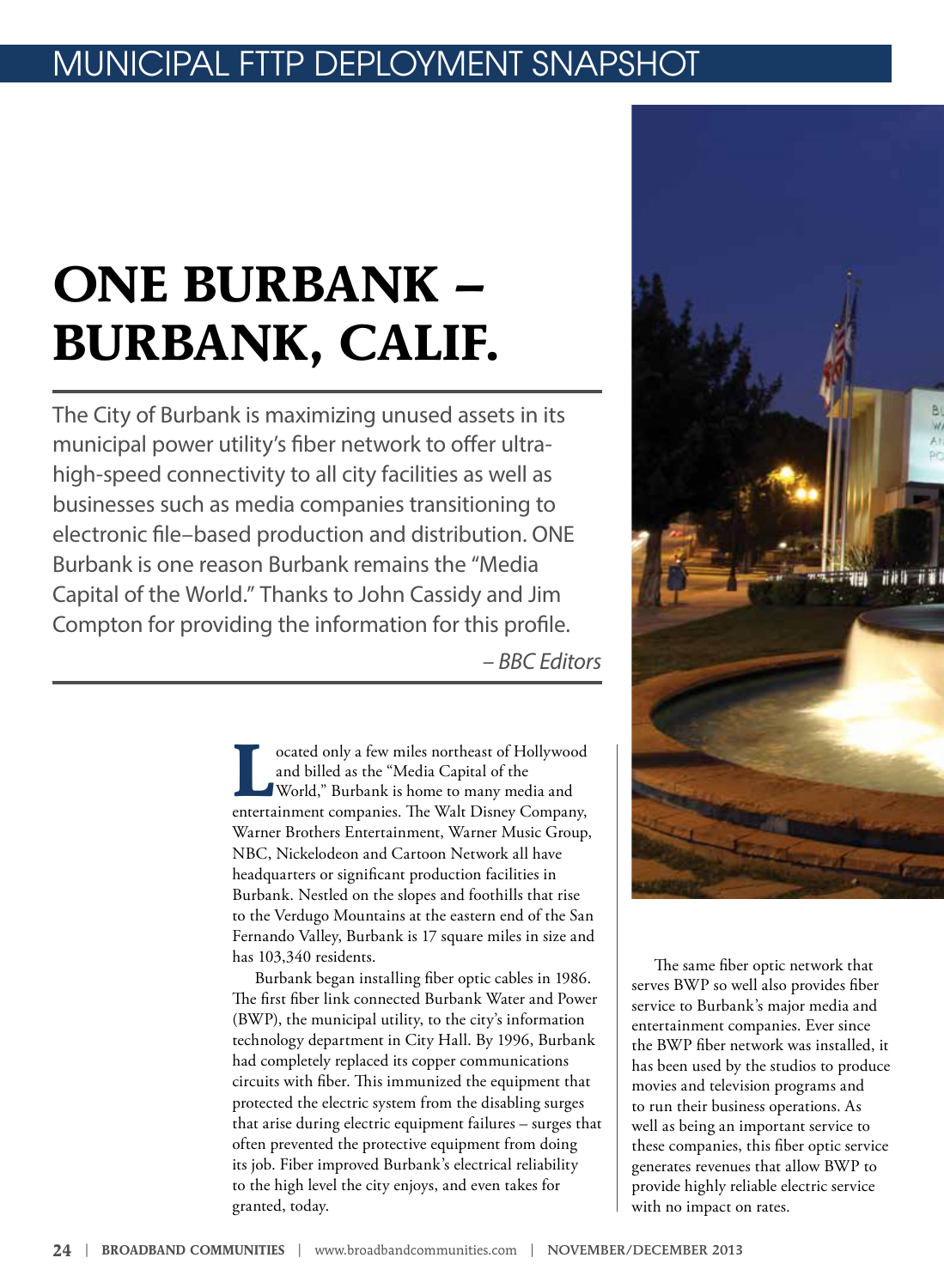

At BWP, fiber optic applications were originally justified on the basis of improved communications for the control of the utility as well as for other city government uses. However, in 1992, Burbank's vice mayor asked whether BWP could make communications services available to others. The timing of this inquiry proved fortunate. Changes in communications technology and regulations made construction of a public fiber optic network feasible. At

the same time, Burbank's entertainment companies had a need for such systems as they converted to digital technology for film and video production. A public network that would be locally controlled and thus able to quickly meet the specific needs of Burbank's customers was very desirable.

Reviewing and considering the market for this technology took a year and a half. BWP devised a plan to build a fiber system that would be able to meet future needs for highspeed networking. By building on this foundation, as applications improved and customer usage increased over time, BWP could take advantage of maturing technologies as they became available.

The plan took advantage of BWP's existing management structure and the capabilities of existing in-house personnel. The utility recognized that its marketing and representation would have to be strengthened; however, it decided to begin with little change in staffing levels.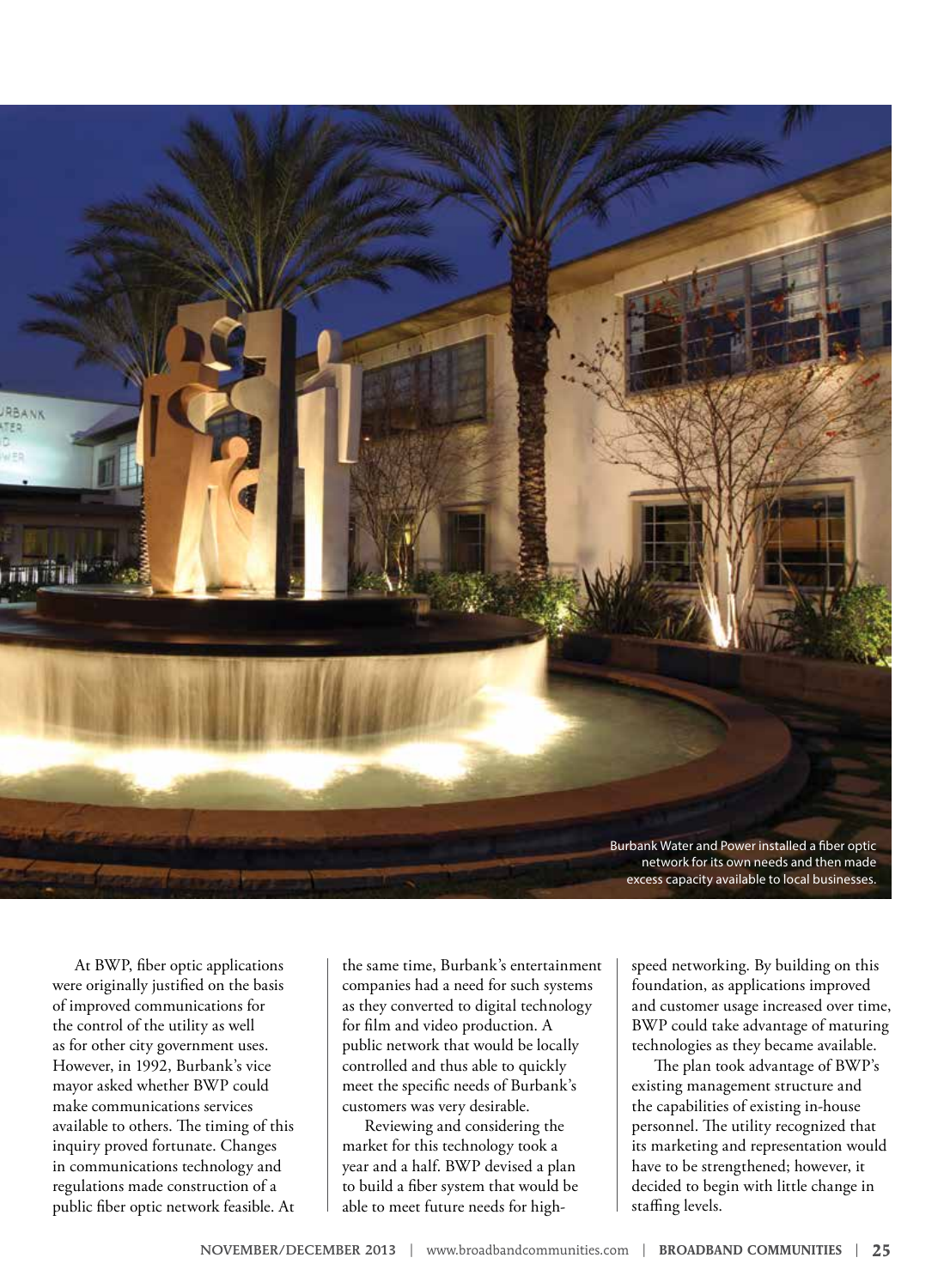## MUNICIPAL FTTP DEPLOYMENT SNAPSHOT

The plan called for BWP to provide retail telecommunications services. The Burbank City Charter defined utility services broadly, not limiting them to water and power. The fiber optic network would help improve communications technology where available. BWP would provide this service at cost, without long-term subsidies by electricity customers. The intent of the plan was to provide a broad range of telecommunications

services and attract new services and service providers, starting with simpler applications and expanding into more complex applications.

The plan also called for BWP to work with other telecommunications companies and provide services in a cost-effective manner. Specialized service providers and the city could both compete and cooperate in bringing modern telecommunications services to the city at a competitive price.

Initial coverage was designed to provide services to BWP's electrical facilities and would allow the linkage of the media district, the airport and downtown. Additional fiber backbone would be constructed as needed and feasible. Constructing a telecommunications system with sufficient capacity to meet the needs of the utility and others required larger capability than the city would construct for its own needs. At the time, other

### **ETHERNET SWITCHED SERVICES NETWORK**

The Ethernet Switched Services Network (ESSN) is the fiber network that supports BWP's command and control network. This network uses only BWP facilities and is colocated with its power lines. Access to the fiber and associated devices is restricted and monitored. The system is designed to operate without interruption or loss of performance during extreme emergencies, including blackouts, earthquakes and other disasters. Although most such networks are designed to work with a best-efforts response, this network is designed to operate at a specific level of service even if any one element is out of service.

The ESSN uses carrier-class equipment that not only connects to the Internet but also routes traffic over specific Internet pathways. Managing the route through the Internet allows BWP to control and manage applications across the Internet.

This ability to route traffic allows BWP to employ a high level of security in its network. It can take any signal from a given port, add certain information and then allow that signal to be delivered only to specific ports. In this manner, traffic from the Wi-Fi mesh can be insulated from contact with the ports that control the substations or power plants.

The ESSN also supports Multiple Protocol Layer Switching (MPLS), a method of ensuring that certain applications are not delayed in passing across the network. This is very useful for video and voice applications in which delays can cause a picture to freeze or audio to distort. A network using MPLS can identify which streams contain video and audio so those streams are not delayed during periods of congestion.

MPLS allows BWP to ensure that signals associated with protection of the electric system are not delayed in the network. A signal to trip a breaker must get through the system as soon as possible to effectively protect the power grid.

The ESSN supports IPv6, the next generation of Internet Protocol. An important feature of IPv6 is the ability to send a single stream of data to multiple receiving devices, allowing transmission of video or voice over a limited bandwidth path to multiple recipients without unnecessarily congesting traffic. This method is also a very fast way for the electric utility to send a command to shed load to a large number of devices in a single instance. This can provide for a very fast load-shedding response.

The ESSN is composed of three 10 Gbps switches located at three separate locations in the city. Each switch is directly tied to the other two switches over 10 Gbps links. Each of the three switches is linked to about a third of the BWP substations and provides an alternative feed to another third of the substations. This approach ensures that any element can fail and service can still be maintained to all substations.

### **ONE BURBANK**

Under previous city council authorizations, BWP offered customers dark fiber leasing and Communication Transport Service – Video. In January 2011, BWP added to its service offerings high-speed, high-quality, fiber optics–based data communication via its Ethernet Switched Service Network to Burbank customers through its new ONE Burbank (Optical Network Enterprise Burbank) service.

ONE Burbank is best viewed as a means of obtaining revenue from otherwise underutilized capacity from BWP's smart grid communications network while fulfilling customer needs for high-speed, secure data communications. This program promotes economic development by providing customers with very high-speed communications and Internet access at competitive prices, thus promoting business in the community.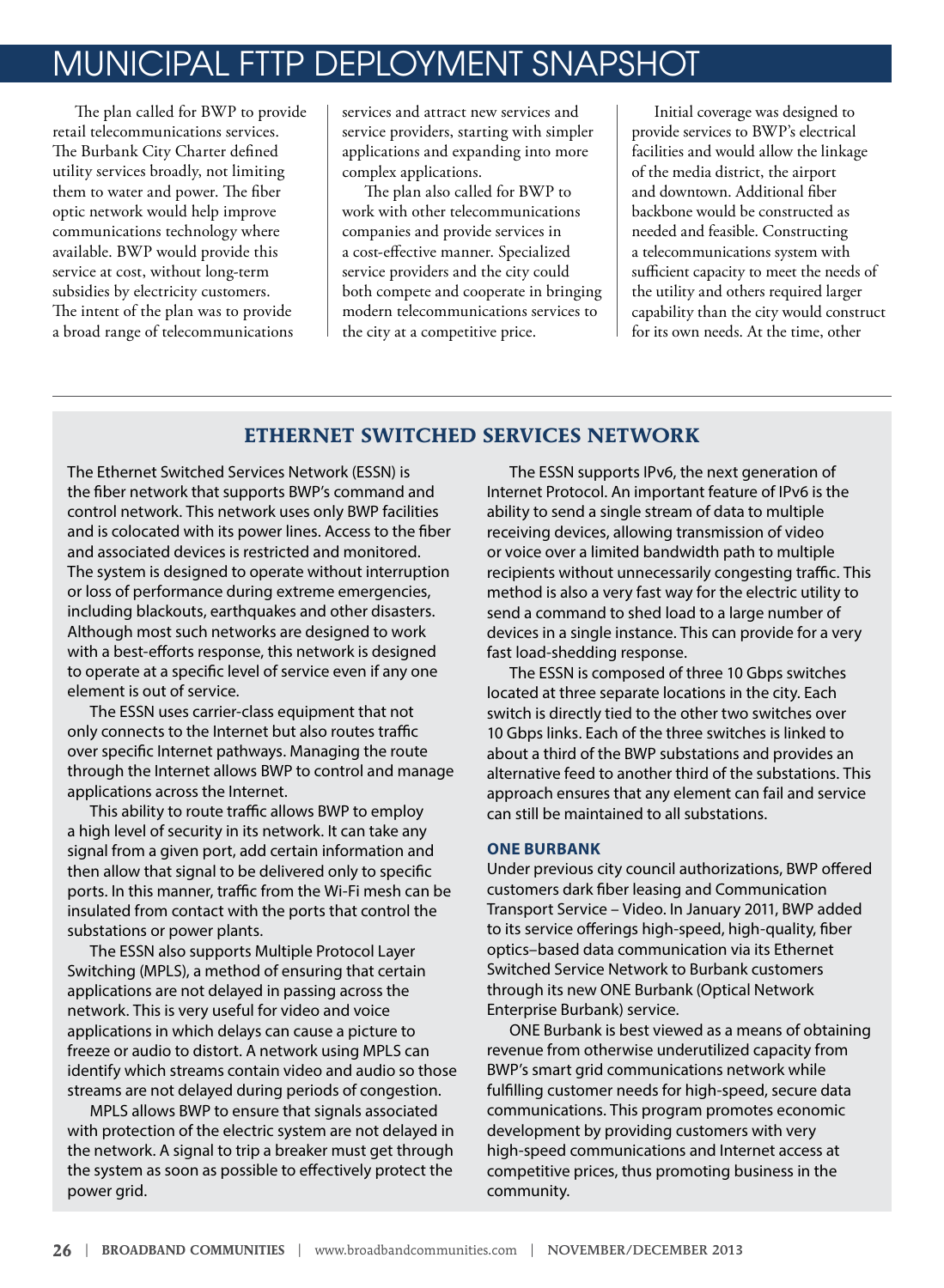municipal utilities installed fiber optic systems solely for their own needs. They later wished they had spent the little extra required for a larger system. To add this capacity after construction, they would duplicate many expenses. BWP found building surplus capacity into a new system was far less expensive than adding capacity to an existing system.

With the consent of the city council, BWP began the construction and operation of the proposed telecommunications system. As the utility modernized its water and electric utilities, it made increasing use of both overhead and underground fiber optic cables as a secure means of telemetry and control. By using existing



underground and electrical facilities, BWP installed fiber optic cables easily and at a much lower cost than if it had been required to install new poles or underground conduits. BWP was then in a position to lease its unused fiber strands, or dark fiber, to customers that needed additional, secure "roads" on the "information highway" and that had their own means of obtaining switched services.

As BWP developed more sophisticated communications networks, including Ethernet, it developed the capacity to do optical switching. As with dark fiber, BWP had excess capacity that it could provide to generate revenue from interested customers and assist in at least partially offsetting costs of establishing the Ethernet network that the electricity and water systems needed for their own operations.

### **BACKGROUND**

Network operator: Burbank Water and Power

Owner: City of Burbank, Calif.

- FTTP service area: City of Burbank/ Burbank Water and Power service area – approximately 17 square miles
- Number of business premises in service area: 6,000
- Number of subscribers: 58 businesses
- Prior history with broadband: Before launching lit commercial services, the city offered municipal dark fiber to businesses.
- Competitive landscape: Triple-play services are available from AT&T and Charter Communications.

### **NETWORK PROFILE**

- Year deployment started: 1986 for utility fiber, 1996 for public fiber
- Year services began: 1997 for dark fiber leases, 2011 for managed services

Years to complete buildout: Construction is still in progress.

Network architectures: Active Ethernet and DWDM

Business model: Burbank Water and Power is the retail provider. Services are available only to businesses.